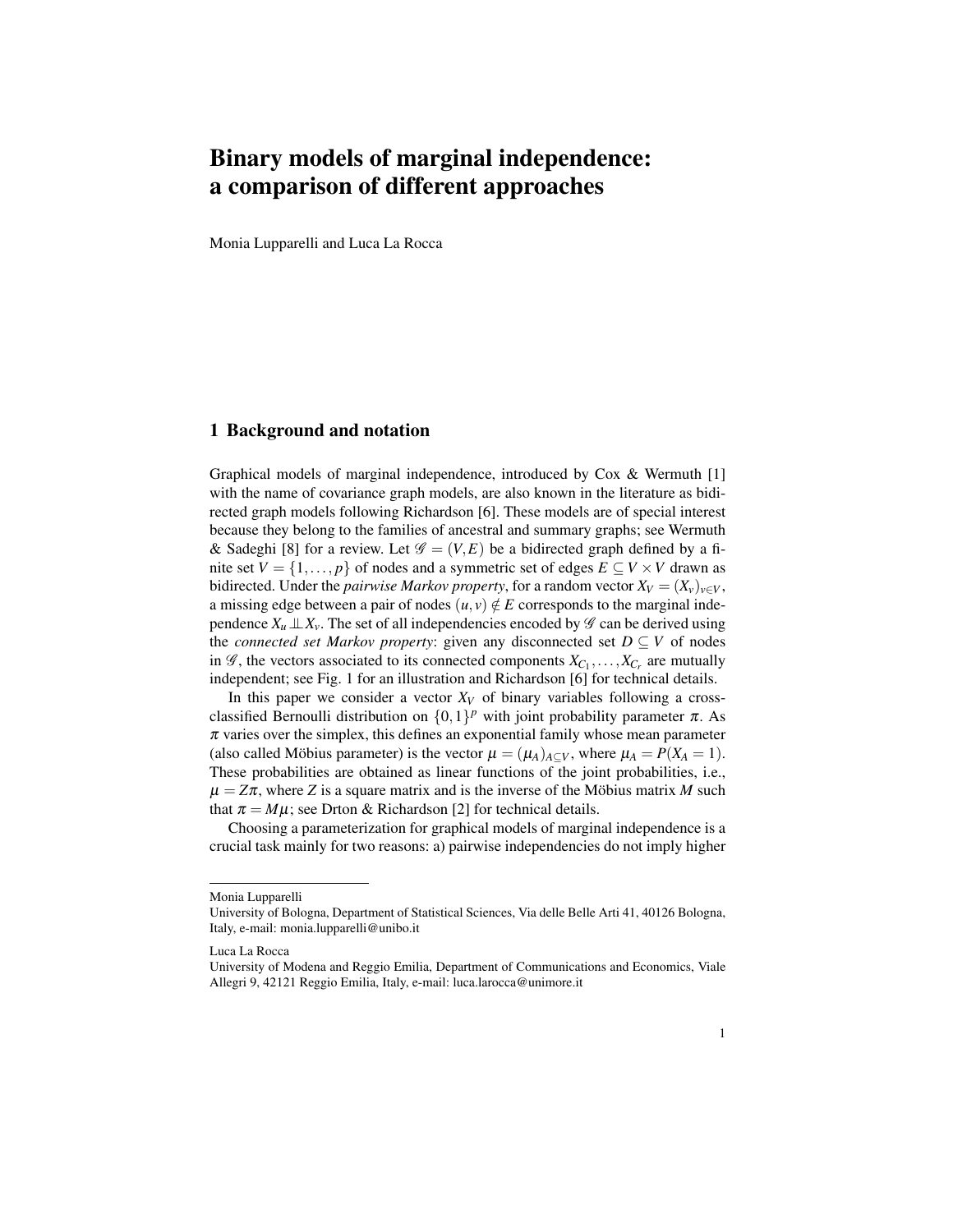2 Monia Lupparelli and Luca La Rocca





order independencies; b) it should be possible to implement additional constraints for the selection of parsimonious submodels. More in detail, desiderable properties of a convenient parameterization include: i) parameter interpretability, ii) upward compatibility (invariance of parameters with respect to marginalization), iii) closedform representation of the joint probabilities, iv) availability of efficient procedures for maximum likelihood estimation.

Drton & Richardson [2] defined the independencies of a binary graphical model of marginal independence by means of multiplicative constraints on the mean parameter, i.e., letting  $\mu_D = \mu_{C_1} \times ... \times \mu_{C_r}$  for every disconnected set  $D \subseteq V$  of the graph. For instance, the graph in Fig. 1 implies  $\mu_{\{MU, CL, CC\}} = \mu_{\{MU\}} \times \mu_{\{CL, CC\}}$ . This parameterization satisfies the upward compatibility property, allows one to write the likelihood function in closed form, and is amenable to efficient maximum likelihood estimation via the *iterative conditional fitting* algorithm of Drton & Richardson [2]. However, the mean parameter does not have an immediate interpretation in terms of dependence/independence and, since non-linear constraints are used, parsimonious submodels cannot be easily specified.

Successively, Lupparelli *et al.* [5] considered the multivariate logistic parameter  $\eta = (\eta_A)_{A\subset V}$  of Glonek & McCullagh [4], defined by the link function  $\eta = C \log L \pi$ for suitable rectangular matrices *C* and *L*, and specified a bidirected graph model by means of the linear constraints  $\eta_D = 0$ , where *D* varies in the disconnected subsets of *V*. For instance, the graph in Fig. 1 implies  $\eta_{\{MU, CL, CC\}} = 0$ . This parameterization satisfies the upward compatibility property, its parameters are interpretable measures of association and, since the independence model corresponds to zero interactions, parsimonious models can be easily specified by setting further interactions to zero. Nevertheless, the likelihood function cannot be written in closed form as a function of  $\eta$ , because the inverse mapping  $\eta \mapsto \pi$  is not analytically available, and classical constrained likelihood maximization, although straightforward, is hampered by the large dimension of the rectangular matrices *C* and *L*.

More recently, Roverato *et al.* [7] studied a parameterization based on a log-linear expansion of the parameter  $\mu$ . The next section shows how this parameterization can be used to define parsimonious bidirected graph submodels.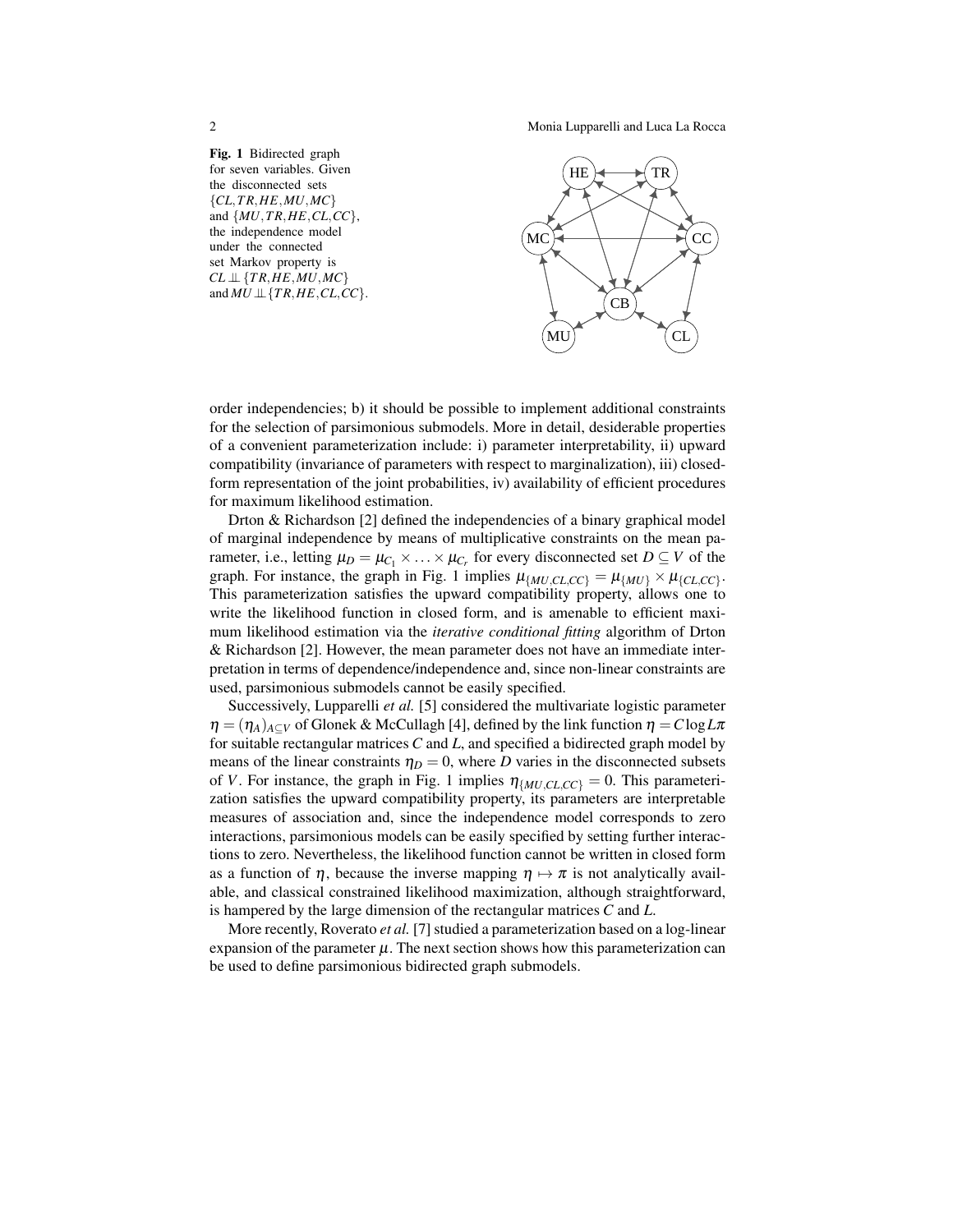#### 2 The log-mean linear parameterization

The LML (log-mean linear) parameter  $\gamma = (\gamma_A)_{A \subset V}$  is defined by the mapping

$$
\gamma = M^{\top} \log \mu \tag{1}
$$

and its elements are measures of association in marginal distributions, e.g., the first, second and third order interactions are  $\gamma_{\{v\}} = \log \mu_{\{v\}}, \gamma_{\{u,v\}} = \log \frac{\bar{\mu}_{\{u,v\}}}{\mu_{\{u\}}\mu_{\{v\}}},$  $\gamma_{\{u,v,w\}} = \log \frac{\mu_{\{u,v,w\}} \mu_{\{u\}} \mu_{\{v\}} \mu_{\{w\}}}{\mu_{\{u,v\}} \mu_{\{u,w\}} \mu_{\{v,w\}}}$ , with  $u,v,w \in V$ . Hence, the LML parameterization satisfies the upward compatibility, and it allows to write the joint probabilities in closed form, because the mapping  $\gamma \mapsto \pi$  is analytically computed as  $\pi = M \exp(Z^\top \gamma)$ . Although the link function defining the LML parameter is of the form of the link function defining the multivariate logistic transform, in the latter the contrast and marginalization matrices corresponding to *M* and *Z* are rectangular of size  $t \times 2^p$  with  $t \gg 2^p$ . Therefore, classical constrained likelihood maximization is more efficient when constraints are expressed through  $\gamma$ .

Roverato *et al.* [7] proved that, given two disjoint subsets of variables  $A, B \subseteq V$ , the marginal independence  $X_A \perp \!\!\!\perp X_B$  holds if and only if  $\gamma_{a \cup b} = 0$  for every  $a \subseteq A$ and  $b \subseteq B$  with  $a, b \neq \emptyset$ . Then, a binary bidirected graph model can be defined by letting  $\gamma_D = 0$  for every disconnected set  $D \subseteq V$  of the graph. For instance, the graph in Fig. 1 implies  $\gamma_{MULCL, CC} = 0$ . Additional zero constraints on higher order interactions can be introduced to obtain a parsimonious submodel, like with the multivariate logistic parameter  $\eta$ , but a more interpretable simplification option is also available: given three disjoint subsets of variables  $A, B, C \subseteq V$ , the *code-specific* subpopulation independence  $X_A \perp \!\!\!\perp X_B | \{X_C = 1\}$  can be specified by a set of linear constraints on γ; see Cor. 8 in Roverato *et al.* [7].

One should observe that distinct codings (labelling of variable values as 0 and 1) will result in distinct parsimonious submodels. When no coding has a special status, Roverato *et al.* [7] suggest to adopt the *maximal count coding*, which labels variable values so that the cell  $1_V$  of the table contains the largest count. This coding allows to test code-specific independencies in conditional distributions with more observations, which results in increased inferential power. Roverato *et al.* [7] also consider a medical application where a special coding is of interest.

## 3 An illustrative example

We illustrate how the LML parameterization can be used to select bidirected graph submodels for a data set originally analyzed by Drton & Richardson [2]. These authors used bidirected graph models to examine seven questions relating to trust and social institutions, taken from the U.S. General Social Survey between 1975 and 1994. The seven binary variables collected over 13,486 individuals are: *T R* (Can most people be trusted?), *HE* (Do you think most people are usually helpful?),